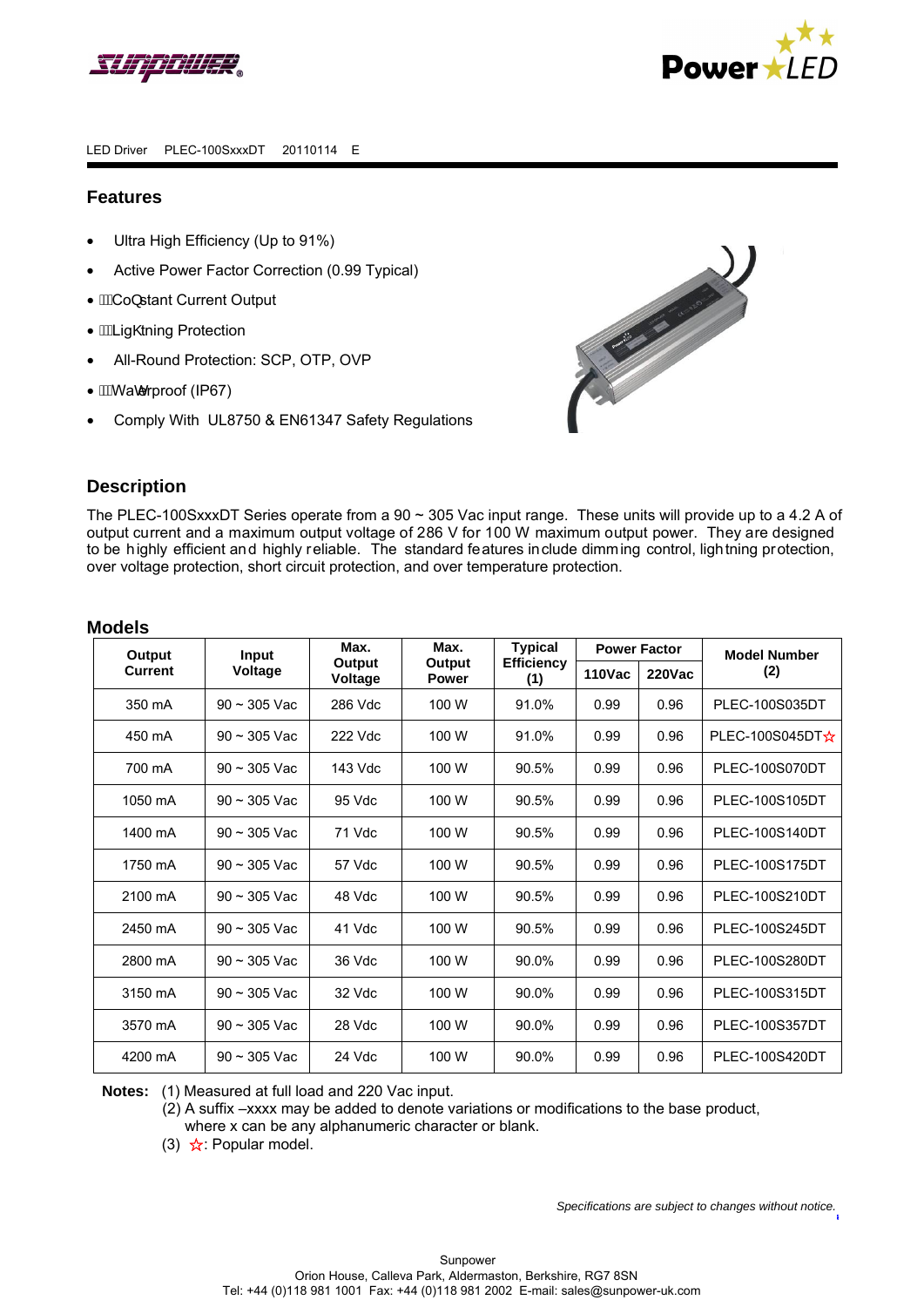



### **Input Specifications**

| <b>Parameter</b> | Min.                             | Typ.                     | Max.                                     | <b>Notes</b>                             |
|------------------|----------------------------------|--------------------------|------------------------------------------|------------------------------------------|
| Input Voltage    | 90 V                             | $\sim$                   | 305 V                                    |                                          |
| Input Frequency  | 47 Hz                            |                          | 63 Hz                                    |                                          |
| Leakage Current  | $\overline{\phantom{a}}$         | $\overline{\phantom{0}}$ | 1 mA                                     | At 277Vac 50Hz input                     |
| Input AC Current | 1.3A<br>$\overline{\phantom{a}}$ |                          | Measured at full load and 100 Vac input. |                                          |
|                  |                                  |                          | 0.6A                                     | Measured at full load and 220 Vac input. |
| Inrush current   |                                  |                          | 65 A                                     | At 230Vac input 25°C Cold start          |

# **Output Specifications**

| <b>Parameter</b>                                                                                                                                                                                                                                     | Min.                                                                                                                         | Typ.                                                                                                                          | Max.                                                                                                                          | <b>Notes</b>                                                                                                                                |
|------------------------------------------------------------------------------------------------------------------------------------------------------------------------------------------------------------------------------------------------------|------------------------------------------------------------------------------------------------------------------------------|-------------------------------------------------------------------------------------------------------------------------------|-------------------------------------------------------------------------------------------------------------------------------|---------------------------------------------------------------------------------------------------------------------------------------------|
| <b>Output Current Range</b><br>$IO = 350$ mA<br>$I_0 = 450$ mA<br>$I0 = 700$ mA<br>$IO$ = 1050 mA<br>$I_0$ = 1400 mA<br>$I0$ = 1750 mA<br>$I_0$ = 2100 mA<br>$I0$ = 2450 mA<br>$I_0$ = 2800 mA<br>$I0$ = 3150 mA<br>$I0$ = 3570 mA<br>$IO$ = 4200 mA | 332 mA<br>427 mA<br>665 mA<br>997 mA<br>1330 mA<br>1662 mA<br>1995 mA<br>2327 mA<br>2660 mA<br>2992 mA<br>3391 mA<br>3990 mA | 350 mA<br>450 mA<br>700 mA<br>1050 mA<br>1400 mA<br>1750 mA<br>2100 mA<br>2450 mA<br>2800 mA<br>3150 mA<br>3570 mA<br>4200 mA | 368 mA<br>473 mA<br>735 mA<br>1102 mA<br>1470 mA<br>1837 mA<br>2205 mA<br>2572 mA<br>2940 mA<br>3307 mA<br>3748 mA<br>4410 mA | Without dimming                                                                                                                             |
| Output Voltage Range<br>$I_0 = 350$ mA<br>$IO = 450$ mA<br>$I_0 = 700$ mA<br>$IO$ = 1050 mA<br>$IO$ = 1400 mA<br>$IO$ = 1750 mA<br>$I_0$ = 2100 mA<br>$I_0$ = 2450 mA<br>$I0$ = 2800 mA<br>$I_0$ = 3150 mA<br>$I0$ = 3570 mA<br>$I0$ = 4200 mA       | 172 V<br>132 V<br>86 V<br>57 V<br>43 V<br>34 V<br>29 V<br>25 V<br>22 V<br>19 V<br>17 V<br>14 V                               | ٠                                                                                                                             | 286 V<br>222 V<br>143 V<br>95 V<br>71 V<br>57 V<br>48 V<br>41 V<br>36 V<br>32 V<br>28 V<br>24 V                               |                                                                                                                                             |
| Ripple and Noise (pk-pk)                                                                                                                                                                                                                             |                                                                                                                              |                                                                                                                               | $3\%$ $VO$                                                                                                                    | Measured by 20 MHz bandwidth<br>oscilloscope and the output paralleled a<br>0.1 uF ceramic capacitor and a 10 uF<br>electrolytic capacitor. |
| Line Regulation                                                                                                                                                                                                                                      | - -                                                                                                                          |                                                                                                                               | 1%                                                                                                                            |                                                                                                                                             |
| Load Regulation                                                                                                                                                                                                                                      | - -                                                                                                                          |                                                                                                                               | 3%                                                                                                                            |                                                                                                                                             |
| Turn-on Delay Time                                                                                                                                                                                                                                   | $\blacksquare$                                                                                                               | 0.6S                                                                                                                          | 1.0 <sub>S</sub>                                                                                                              | Measured at 110Vac input.                                                                                                                   |
|                                                                                                                                                                                                                                                      | $\overline{\phantom{a}}$                                                                                                     | 0.6S                                                                                                                          | 1.0 <sub>S</sub>                                                                                                              | Measured at 220Vac input.                                                                                                                   |

**Note:** All specifications are typical at 25 ° C unless otherwise stated.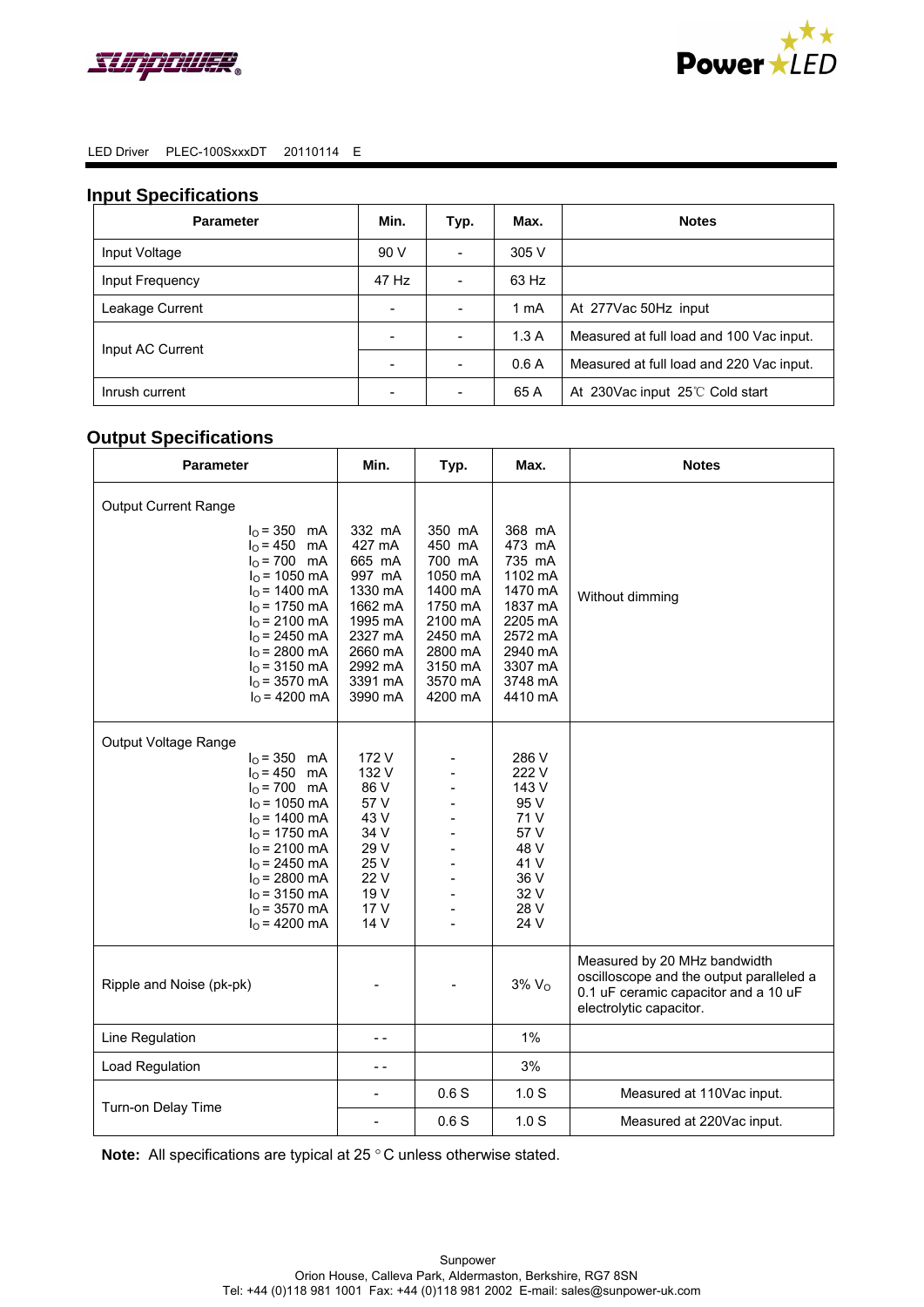



#### LED Driver PLEC-100SxxxDT 20110114 E

### **Protection Functions**

| <b>Parameter</b>                                                                                                                                                                                                                                        | Min.                                                                                                                                                           | Typ.                                                                                             | Max.                                                                                              | <b>Notes</b>                                                                                               |  |
|---------------------------------------------------------------------------------------------------------------------------------------------------------------------------------------------------------------------------------------------------------|----------------------------------------------------------------------------------------------------------------------------------------------------------------|--------------------------------------------------------------------------------------------------|---------------------------------------------------------------------------------------------------|------------------------------------------------------------------------------------------------------------|--|
| Over Voltage Protection<br>$I_0 = 350$ mA<br>$I_0 = 450$ mA<br>$I_0 = 700$ mA<br>$I_0$ = 1050 mA<br>$I_0$ = 1400 mA<br>$I_0$ = 1750 mA<br>$I_0$ = 2100 mA<br>$I_0$ = 2450 mA<br>$I_0$ = 2800 mA<br>$IO$ = 3150 mA<br>$I_0$ = 3570 mA<br>$I_0$ = 4200 mA | 343 V<br>266 V<br>171 V<br>114 V<br>86 V<br>68 V<br>57 V<br>49 V<br>43 V<br>38 V<br>33V<br>28V                                                                 | 372 V<br>289 V<br>186 V<br>124 V<br>94 V<br>74 V<br>63 V<br>53 V<br>47 V<br>42 V<br>36 V<br>31 V | 401 V<br>311 V<br>200 V<br>133 V<br>101 V<br>80 V<br>67 V<br>58 V<br>51 V<br>45 V<br>40 V<br>34 V | Latch mode. The power supply shall return<br>to normal operation only after the power is<br>turn-on again. |  |
| Over Temperature Protection                                                                                                                                                                                                                             | Maximum temperature of components<br>110 $\degree$ C<br>inside the case.                                                                                       |                                                                                                  |                                                                                                   |                                                                                                            |  |
| <b>Short Circuit Protection</b>                                                                                                                                                                                                                         | No damage shall occur when any output operating in a short circu it condition. The<br>power supply shall be self-recovery when the fault condition is removed. |                                                                                                  |                                                                                                   |                                                                                                            |  |

# **General Specifications**

| <b>Parameter</b>                                                                                                                                                                                                                      | Min.                                                                                                     | Typ.                                                                                                     | Max. | <b>Notes</b>                                                                                                                                                                         |
|---------------------------------------------------------------------------------------------------------------------------------------------------------------------------------------------------------------------------------------|----------------------------------------------------------------------------------------------------------|----------------------------------------------------------------------------------------------------------|------|--------------------------------------------------------------------------------------------------------------------------------------------------------------------------------------|
| Efficiency<br>$I_0 = 350$ mA<br>$I_0 = 450$ mA<br>$IO = 700$ mA<br>$IO$ = 1050 mA<br>$I0$ = 1400 mA<br>$I0$ = 1750 mA<br>$I_0$ = 2100 mA<br>$IO$ = 2450 mA<br>$I0$ = 2800 mA<br>$I_0$ = 3150 mA<br>$I_0$ = 3570 mA<br>$I_0$ = 4200 mA | 88.0%<br>88.0%<br>87.5%<br>87.5%<br>87.5%<br>87.5%<br>87.5%<br>87.5%<br>87.0%<br>87.0%<br>87.0%<br>87.0% | 89.0%<br>89.0%<br>88.5%<br>88.5%<br>88.5%<br>88.5%<br>88.5%<br>88.5%<br>88.0%<br>88.0%<br>88.0%<br>88.0% |      | Measured at full load, 110Vac input, 25°C<br>ambient temperature, after the unit is<br>thermally stabilized.<br>It will be lower about 1%, if measured<br>immediately after startup. |
| Efficiency<br>$I_0 = 350$ mA<br>$I_0 = 450$ mA<br>$I_0 = 700$ mA<br>$IO$ = 1050 mA<br>$IO$ = 1400 mA<br>$IO$ = 1750 mA<br>$I_0$ = 2100 mA<br>$I0$ = 2450 mA<br>$I0$ = 2800 mA<br>$I0$ = 3150 mA<br>$I_0$ = 3570 mA<br>$IO$ = 4200 mA  | 90.0%<br>90.0%<br>89.5%<br>89.5%<br>89.5%<br>89.5%<br>89.5%<br>89.5%<br>89.0%<br>89.0%<br>89.0%<br>89.0% | 91.0%<br>91.0%<br>90.5%<br>90.5%<br>90.5%<br>90.5%<br>90.5%<br>90.5%<br>90.0%<br>90.0%<br>90.0%<br>90.0% |      | Measured at full load, 220Vac input, 25°C<br>ambient temperature, after the unit is<br>thermally stabilized.<br>It will be lower about 1%, if measured<br>immediately after startup. |
| <b>MTBF</b><br>$I0 = 4200 mA$<br>$I_0 = 350$ mA                                                                                                                                                                                       | 235,000 hours<br>394,000 hours                                                                           |                                                                                                          |      | Measured at 110Vac input, 80%Load and<br>25°C ambient temperature (MIL-HDBK-<br>217F).                                                                                               |
| Life Time<br>$I_0$ = 4200 mA<br>$I_0 = 350$ mA                                                                                                                                                                                        | 91,000 hours<br>118,000 hours                                                                            |                                                                                                          |      | Measured at 220Vac input, 80%Load and<br>45°C ambient temperature.                                                                                                                   |
| <b>Dimensions</b><br>Inches $(L \times W \times H)$<br>Millimeters $(L \times W \times H)$<br>Net Weight                                                                                                                              | $7.64 \times 2.66 \times 1.46$<br>$194 \times 67.5 \times 37$<br>1000 g<br>$\qquad \qquad \blacksquare$  |                                                                                                          |      |                                                                                                                                                                                      |

**Note**: All specifications are typical at 25 ° C unless otherwise stated.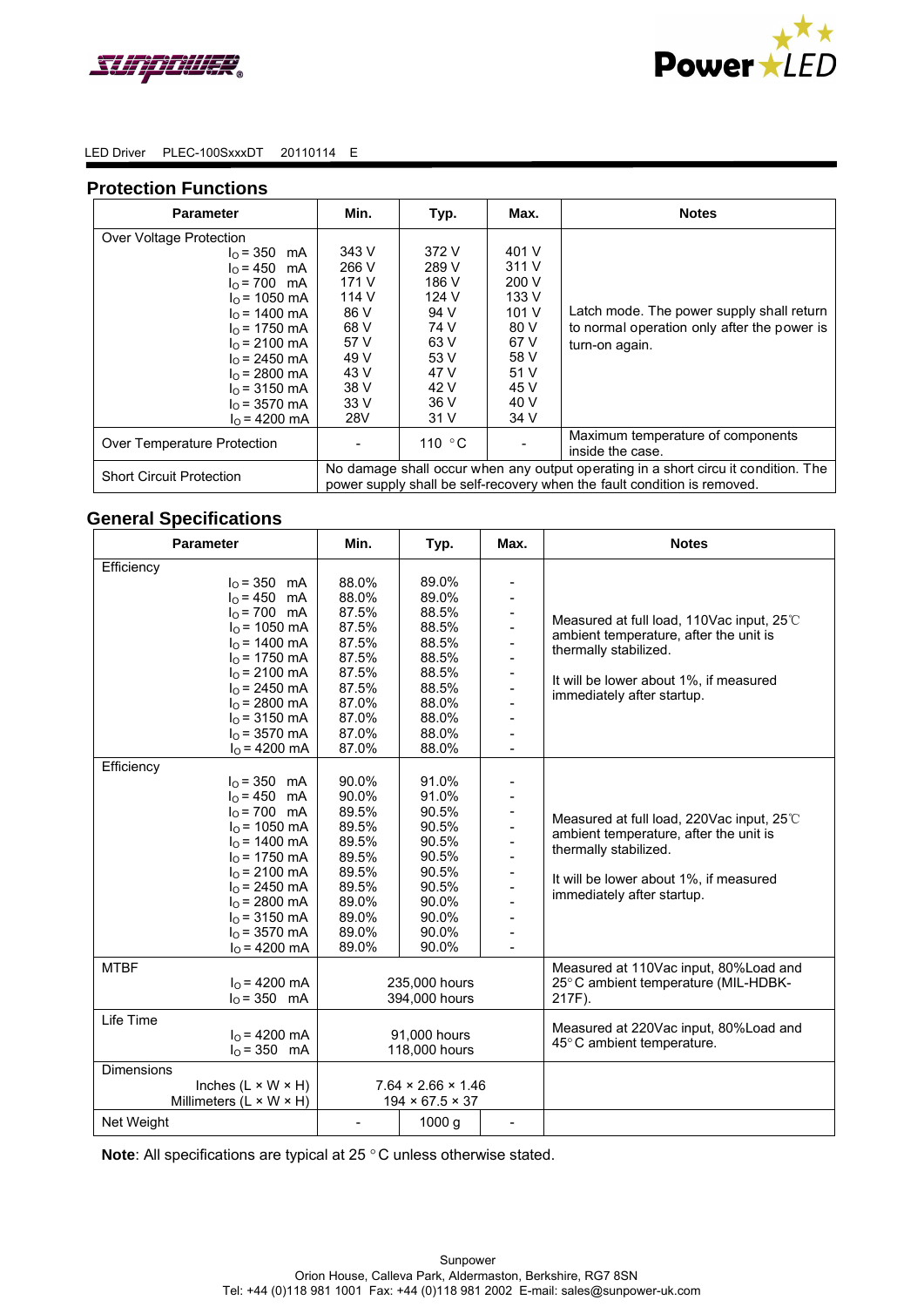



## **Environmental Specifications**

| <b>Parameter</b>             | Min.       | Typ. | Max.  | <b>Notes</b>                |
|------------------------------|------------|------|-------|-----------------------------|
| <b>Operating Temperature</b> | $-35$ °C - |      | +65 ℃ | Humidity: 10% RH to 100% RH |
| Storage Temperature          | -40 °C -   |      | +85 ℃ | Humidity: 5% RH to 100% RH  |

# **Safety & EMC Compliance**

| <b>Safety Category</b> | Country      | <b>Standard</b>                                                           |  |  |  |
|------------------------|--------------|---------------------------------------------------------------------------|--|--|--|
| <b>CUL</b>             | USA & Canada | UL8750, UL935, UL1012, CSA-C22.2 No. 107.1                                |  |  |  |
| <b>CE</b>              | Europe       | EN 61347-1, EN61347-2-13                                                  |  |  |  |
| <b>EMI Standards</b>   |              | <b>Notes</b>                                                              |  |  |  |
|                        | EN 55015     | Conducted emission Test & Radiated emission Test with 6 dB margin         |  |  |  |
| <b>EMS Standards</b>   |              | <b>Notes</b>                                                              |  |  |  |
| EN 61000-3-2           |              | Harmonic current emissions                                                |  |  |  |
| EN 61000-3-3           |              | Voltage fluctuations & flicker                                            |  |  |  |
| EN 61000-4-2           |              | Electrostatic Discharge (ESD): 8 kV air discharge, 4 kV contact discharge |  |  |  |
| EN 61000-4-3           |              | Radio-Frequency Electromagnetic Field Susceptibility Test-RS              |  |  |  |
| EN 61000-4-4           |              | <b>Electrical Fast Transient / Burst-EFT</b>                              |  |  |  |
| EN 61000-4-5           |              | Surge Immunity Test: AC Power Line: line to line 2 kV, line to earth 4 kV |  |  |  |
| EN 61000-4-6           |              | Conducted Radio Frequency Disturbances Test-CS                            |  |  |  |
| EN 61000-4-8           |              | Power Frequency Magnetic Field Test                                       |  |  |  |
| EN 61000-4-11          |              | <b>Voltage Dips</b>                                                       |  |  |  |
| EN 61547               |              | Electromagnetic Immunity Requirements Applies To Lighting Equipment       |  |  |  |

# **Derating Curve**



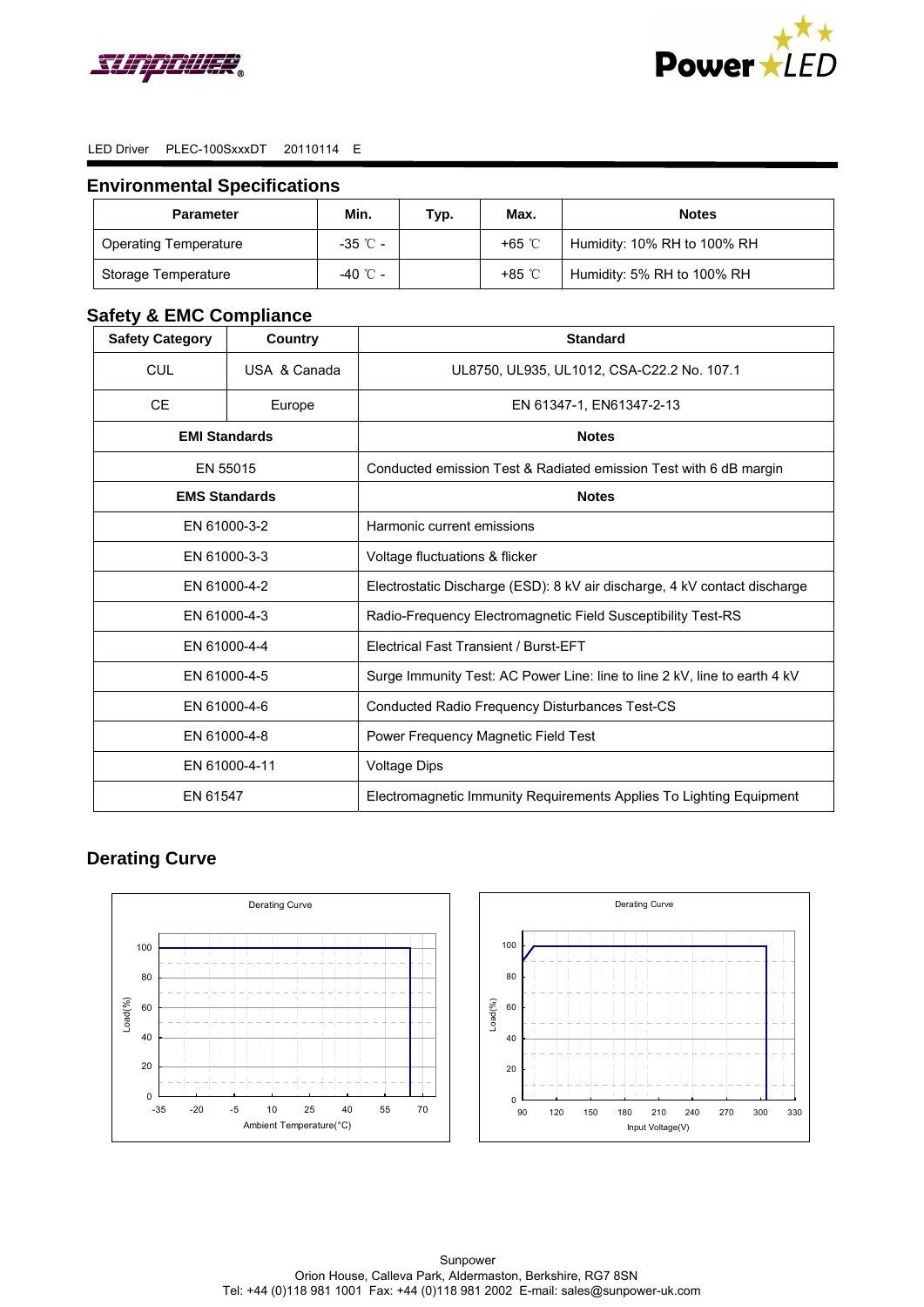



## **Dimming Control (On Secondary Side)**

The function has two versions. One is with internal pull-up resistor, the output is full load when the dimming leads are floated. Another is with internal pull-down resistor, the output is 10% full load when the dimming leads are floated.

### 1. With pull-up resistor (Default, without suffix):

| <b>Parameter</b>                                                                                                | Min.             | Typ. | Max.               | <b>Notes</b>        |
|-----------------------------------------------------------------------------------------------------------------|------------------|------|--------------------|---------------------|
| <b>Vcc</b>                                                                                                      | 11.8V            | 12V  | 12.2V              | For 4200mA / 3150mA |
|                                                                                                                 | 14.7 V           | 15V  | 15.3 V             | For Other models    |
| 10V output source current                                                                                       | 0 <sub>m</sub> A |      | $10 \text{ mA}$    |                     |
| Absolute maximum voltage<br>on the $1 \sim 10V$ input pin                                                       | -2 V             |      | 12 V               |                     |
| Source current on 1~10V input pin                                                                               | 0 <sub>m</sub> A |      | 0.5 <sub>m</sub> A |                     |
| Value of Rin (the resistor inside the LED<br>driver which locate between the 1-10V<br>input and 10V output pin) | 19.8 K           | 20 K | 20.2 K             |                     |



### **Implementation 1: DC input**



**Implementation 2: External resistor** (Vcc=12V)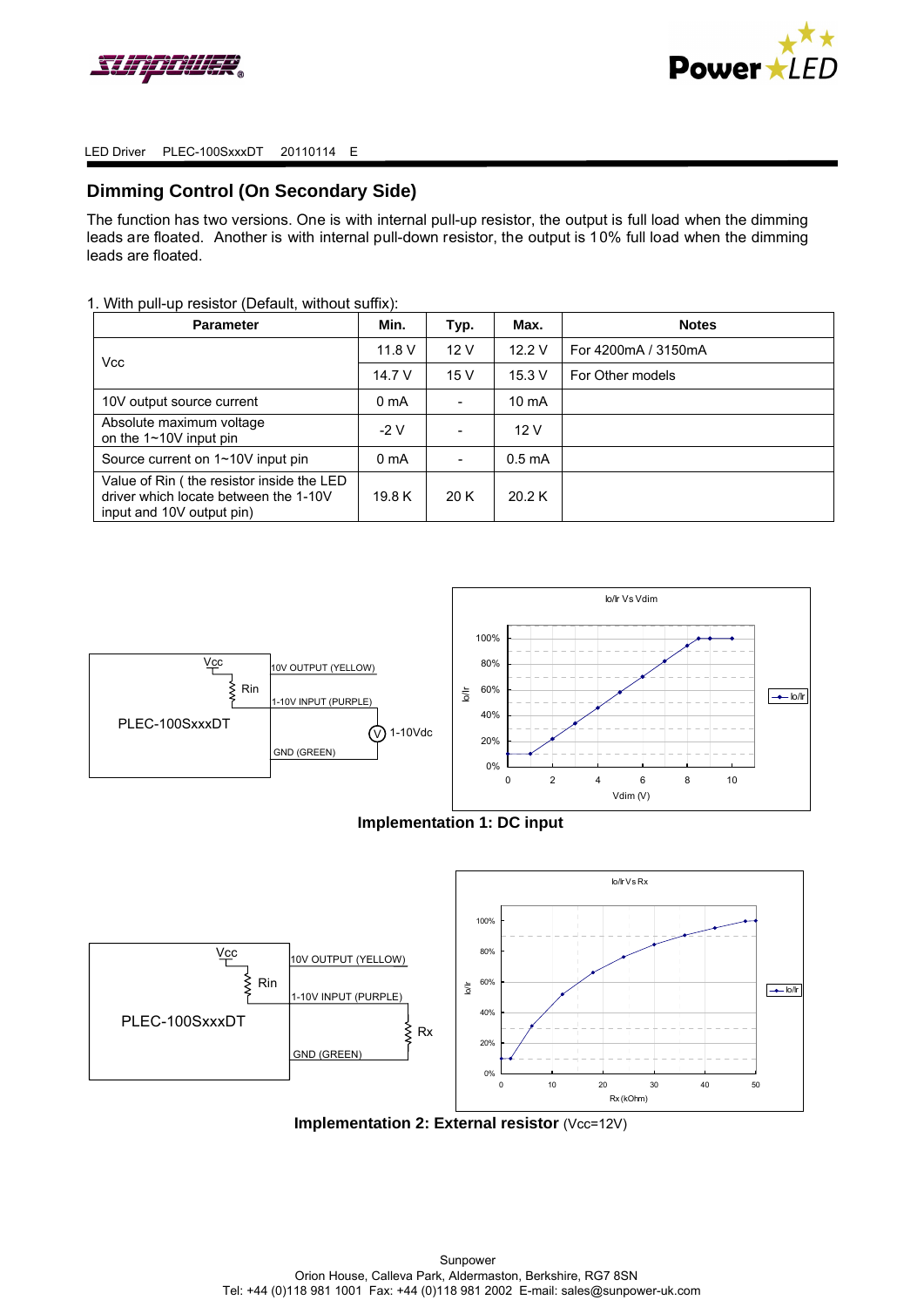





**Implementation 3: External resistor** (Vcc=15V)

### **Notes:**

- 1. If the dimming function is not used, please let the dimming leads floated.
- 2. Io is actual output current and Ir is rated current without dimming control.
- 3. For the driver to operate properly, the load voltage must be maintained above the minimum voltage threshold (approx. 50% of the max. output voltage for any given model).
- 4. If the output voltage is maintained above 50% of the maximum output voltage, the dimming control may be operated over the entire 1-10V range with output current varying from 100% down to practically 10%.
- 5. The dimming signal is allowed to be less than 1V, however, when it for 0-1V, the output current can maintain about 10%Ir. When it for 8.5-10V, the output current can maintain about 100%Ir.
- 6. Do not connect the GND of dimming to the output; otherwise, the LED driver can not work normally.

## 2. With pull-down resistor: (The model number has a suffix -0040)

| <b>Parameter</b>                                                                                     | Min.             | Typ.                     | Max.            | <b>Notes</b> |
|------------------------------------------------------------------------------------------------------|------------------|--------------------------|-----------------|--------------|
| 10V output voltage                                                                                   | 9.8 V            | 10V                      | 10.2V           |              |
| 10V output source current                                                                            | 0 <sub>m</sub> A |                          | $10 \text{ mA}$ |              |
| Absolute maximum voltage<br>on the $1 \sim 10V$ input pin                                            | $-2V$            | $\overline{\phantom{a}}$ | 12V             |              |
| Sink current on 1~10V input pin                                                                      | 0 <sub>m</sub> A |                          | 1 mA            |              |
| Value of Rin (the resistor inside the LED<br>driver which locate between the 1-10V<br>input and GND) | 9.9K             | 10K                      | 10.1K           |              |



# **Implementation 1: DC input**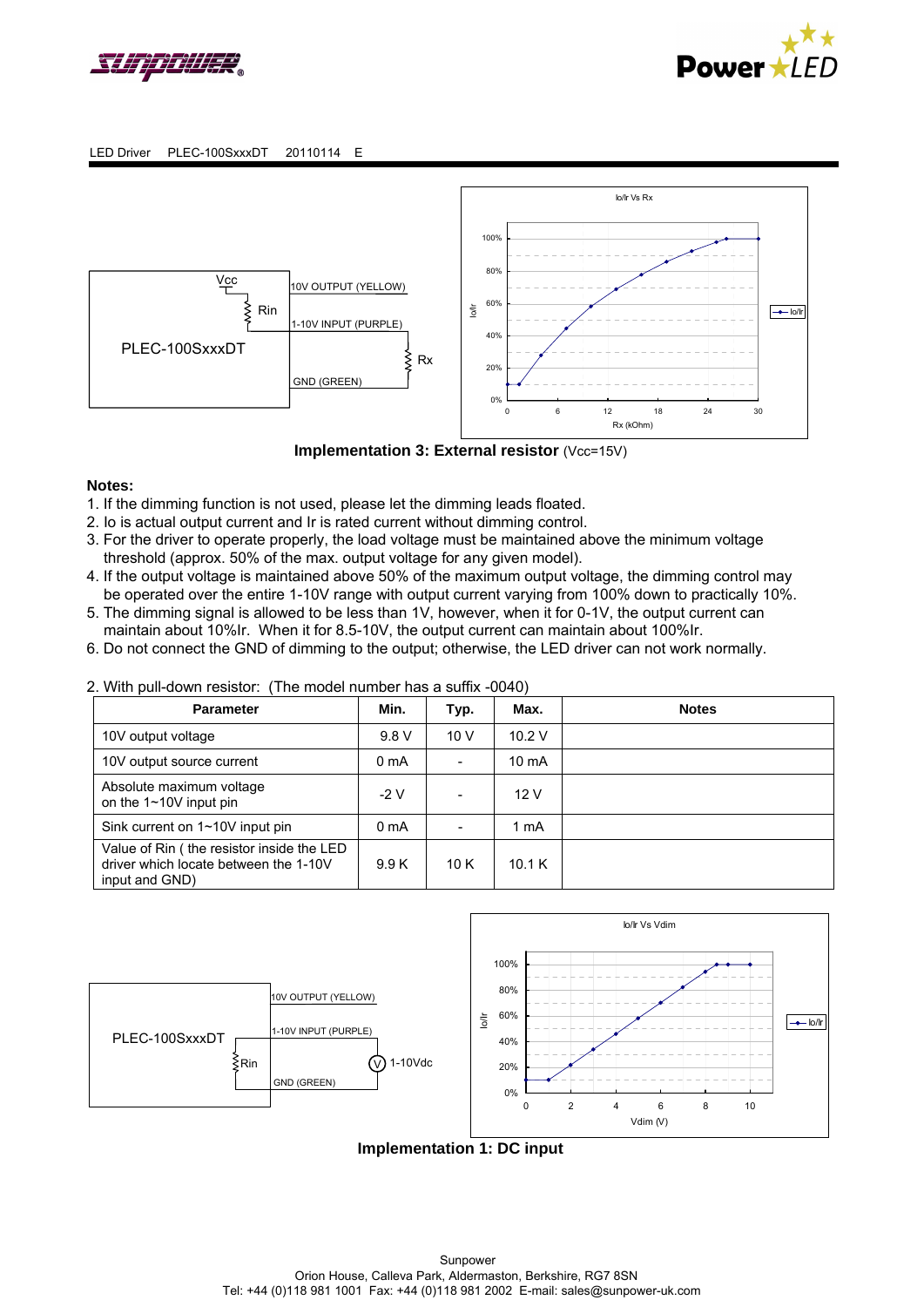









## **Implementation 3: External resistor and 1-10V DC Input**

### **Notes:**

- 1. If the dimming function is not used, please short 10V output pin (yellow) and 1-10 input pin (purple).
- 2. Io is actual output current and Ir is rated current without dimming control.
- 3. For the driver to operate properly, the load voltage must be maintained above the minimum voltage threshold (approx. 50% of the max. output voltage for any given model).
- 4. If the output voltage is maintained above 50% of the maximum output voltage, the dimming control may be operated over the entire 1-10V range with output current varying from 100% down to practically 10%.
- 5. The dimming signal is allowed to be less than 1V, however, when it for 0-1V, the output current can maintain about 10%Ir. When it for 8.5-10V, the output current can maintain about 100%Ir.
- 6. Do not connect the GND of dimming to the output; otherwise, the LED driver can not work normally.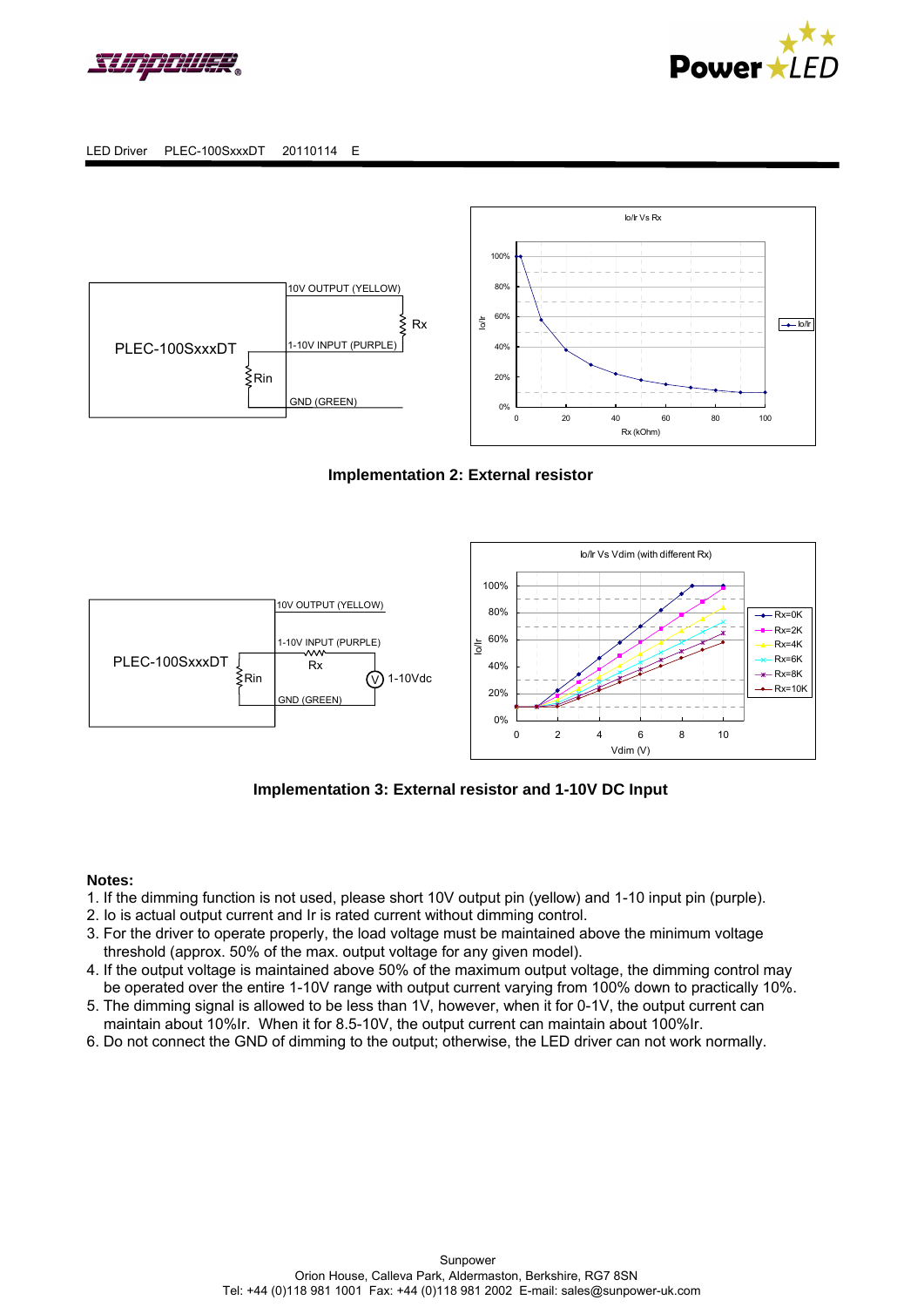



# **Mechanical Outline**



# **RoHS Compliance**

Our products comply with the European Directive 2002/95/EC, calling for the elimination of lead and other hazardous substances from electronic products.